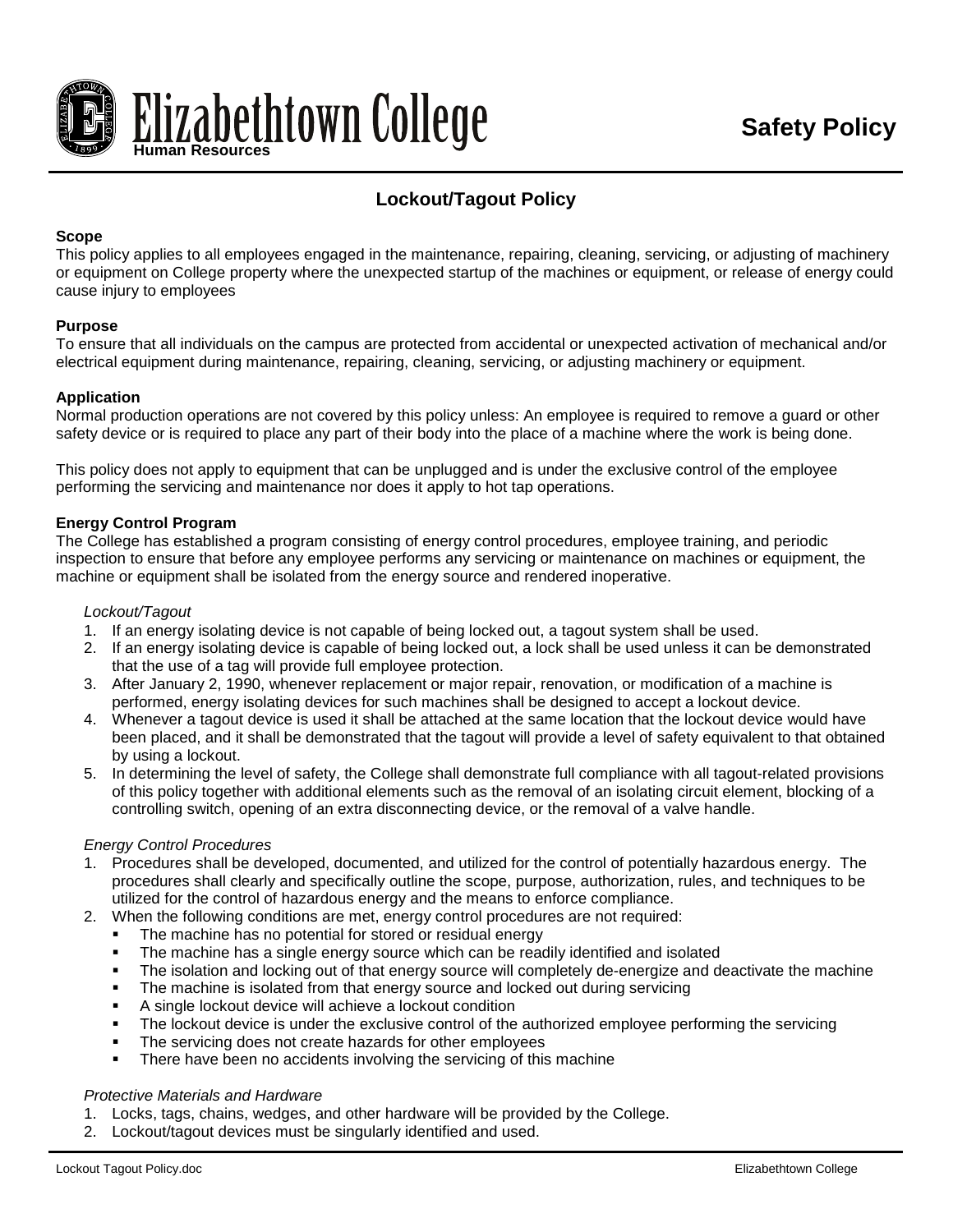

- 3. Devices must be durable and able to endure the environment they are placed in; they shall be standardized as to color, shape, size, and print.
- 4. Devices must be identifiable as to who applied the lock and/or tag.

#### *Periodic Inspections*

- 1. The energy control procedures will be inspected annually.
- 2. The inspection will be done by an authorized person other than the person utilizing the procedure.
- 3. The inspection will be used to correct deviations and inadequacies in the procedures.
- 4. Employees' responsibilities in the procedure will be an integral part of the inspection.
- 5. The College will certify that the periodic inspections have been performed. The certification shall identify the machine, the date of the inspections, the employees included in the inspection, and the person conducting the inspection

## *Training and communication*

- 1. The College will provide training to ensure that the purpose and functions of the energy control program are understood by employees and that the knowledge and skills required for the safe application, usage, and removal of the energy controls are acquired by employees.
- 2. Training will occur at the time of initial assignment and anytime there is a change in the equipment or work site.
- 3. Each authorized employee will be trained in the applicable hazardous energy sources, type and magnitude of the energy available, and the methods for energy isolation and control.
- 4. Instruction will be given on the purpose and use of the energy control procedures.
- 5. All other employees impacted by the energy control procedure will be instructed about the procedure and the prohibition relating to attempts to restart machines that are locked or tagged out.
- 6. When tagout is used, employees must be told that they are warning and devices not physical restraints; tags must not be removed without authorization from the person responsible for it; tags must be legible and understandable; tags and their means of attachment must be made of materials which will withstand the environment; and they must be securely attached.

#### *Retraining*

- 1. Retraining will be required when there is a change in job assignments, machines, and processes that present a new hazard.
- 2. Retraining will be required when inspections indicate that there are inadequacies or deviations in the employees' understanding of the energy control procedures.
- 3. Retraining serves to reestablish employee proficiency.
- 4. The College will keep records to show that employee training has been accomplished.

# **Application and Release of Control**

- 1. To prepare for lockout/tagout, the College must conduct a survey to locate and identify all isolating devices to be certain which switch(es), valve(s), or other energy isolating devices apply to the equipment to be locked or tagged out. More than one energy source (electrical, mechanical, stored energy, or others) may be involved.
- 2. Affected employees must be notified that a lockout or tagout system is going to be utilized and the reason therefore. The authorized employee must know the type and magnitude of energy that the machine or equipment utilizes and must understand the hazards thereof.
- 3. If the machine or equipment is operating, the authorized employee will shut it down by the normal stopping procedure (depress stop button, open toggle switch, etc.).
- 4. The authorized employee will operate the switch, valve, or other energy isolating device(s) so that the equipment is isolated from its energy source(s). Stored energy (such as that in springs, elevated machine members, rotating flywheels, hydraulic systems, and air, gas, steam, or water pressure, etc.) must be dissipated or restrained by methods such as repositioning, blocking, bleeding down, etc.
- 5. The authorized employee will lockout/tagout the energy isolating devices with assigned individual lock(s) or tag(s).
- 6. After ensuring that no personnel are exposed, and as a check on having disconnected the energy sources, the authorized employee will operate the push button or other normal operating controls to make certain the equipment will not operate. CAUTION: Return operating control(s) to neutral or off position after the test.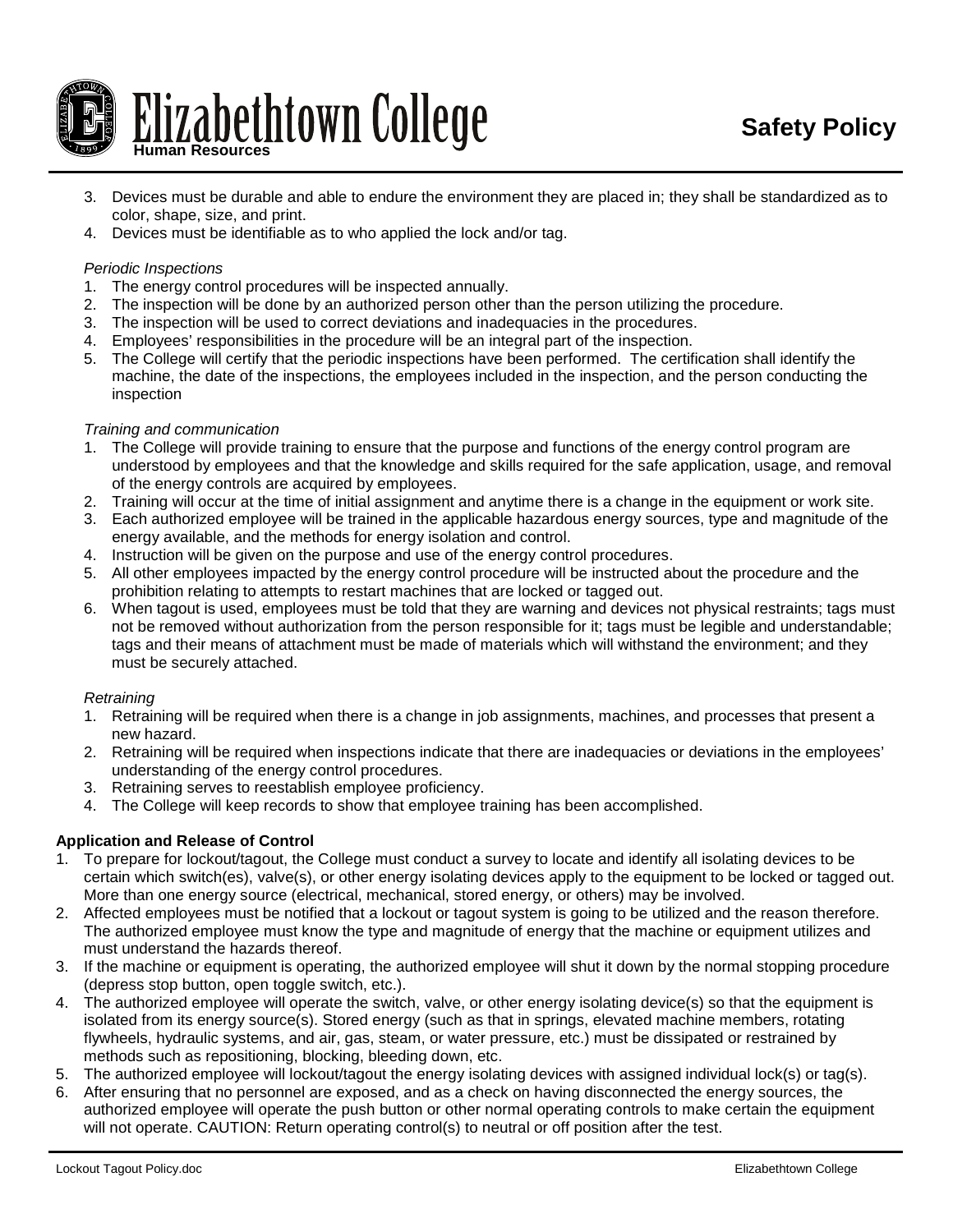

- 7. The equipment is now locked out or tagged out.
- 8. After the servicing and/or maintenance is complete and equipment is ready for normal production operations, check the area around the machines or equipment to ensure that no one is exposed.
- 9. After all tools have been removed from the machine or equipment, guards have been reinstalled, and employees are in the clear, remove all lockout or tagout devices. Operate the energy isolating devices to restore energy to the machine or equipment.
- 10. In the preceding steps, if more than one individual is required to lockout or tagout equipment, each shall place his/her own personal lockout/tagout device on the energy isolating device(s). When an energy isolating device cannot accept multiple locks or tags, a multiple lockout or tagout device may be used. If lockout is used, a single lock may be used to lockout the machine or equipment with the key being placed in a lockout box or cabinet which allows the use of multiple locks to secure it. Each employee will then use his/her own lock to secure the box or cabinet. As each person no longer needs to maintain his or her lockout protection, that person will remove his/her lock from the box or cabinet.
- 11. Where maintenance, repairing, cleaning, servicing, adjusting, or setting up operations cannot be accomplished with the prime energy source disconnected, such operations may only be performed under the following conditions:
	- a. The operating station (e.g. external control panel) where the machine may be activated must at all times be under the control of a qualified operator.
	- b. All participants must be in clear view of the operator or in positive communication with each other.
	- c. All participants must be beyond the reach of machine elements which may move rapidly and present a hazard.
	- d. Where machine configuration or size requires that the operator leave the control station to install tools, and where there are machine elements which may move rapidly if activated, such elements must be separately locked out.
	- e. During repair procedures where mechanical components are being adjusted or replaced, the machine shall be de-energized or disconnected from its power source.

# **Additional Requirements**

- Testing of Machine In situations where lockout/tagout devices must be temporarily removed from the energy isolating device and the machine energized to test or position the machine, the following actions shall be followed: clear the machine of equipment and tools; remove employees from the machine; remove the lockout/tagout; energize and proceed with the test; de-energize all systems; and reapply energy control measures.
- Outside Contractors Whenever outside personnel are engaged in activities covered by this policy, the College supervisor and the outside contractor shall inform each other of their respective lockout/tagout procedures. The College supervisor shall ensure that their employees understand and comply with the restrictions of the outside contractor's energy control program.
- Group Lockout/Tagout When servicing is performed by a group, they shall utilize a procedure which affords the employees a level of protection equivalent to that provided by the implementation of a personal lock or tag.
- Shift or Personnel Changes Specific procedures shall be utilized during shift or personnel changes to ensure the continuity of lockout/tagout protection, including the orderly transfer of lockout/tagout device protection between offgoing and oncoming employees to minimize exposure to hazards from the unexpected energization of the machine.

# **Authorized Personnel**

- **Mechanical Trades Technicians**
- Mechanical Trades Supervisor
- **Carpenters**
- Grounds staff
- Mechanic
- Building Trades and Grounds Supervisor
- Director of Facilities Management
- Faculty members in Physics & Engineering, Theatre, and Art

# **Responsibilities**

- 1. Employees
	- a. Follow proper lockout/tagout procedures when necessary